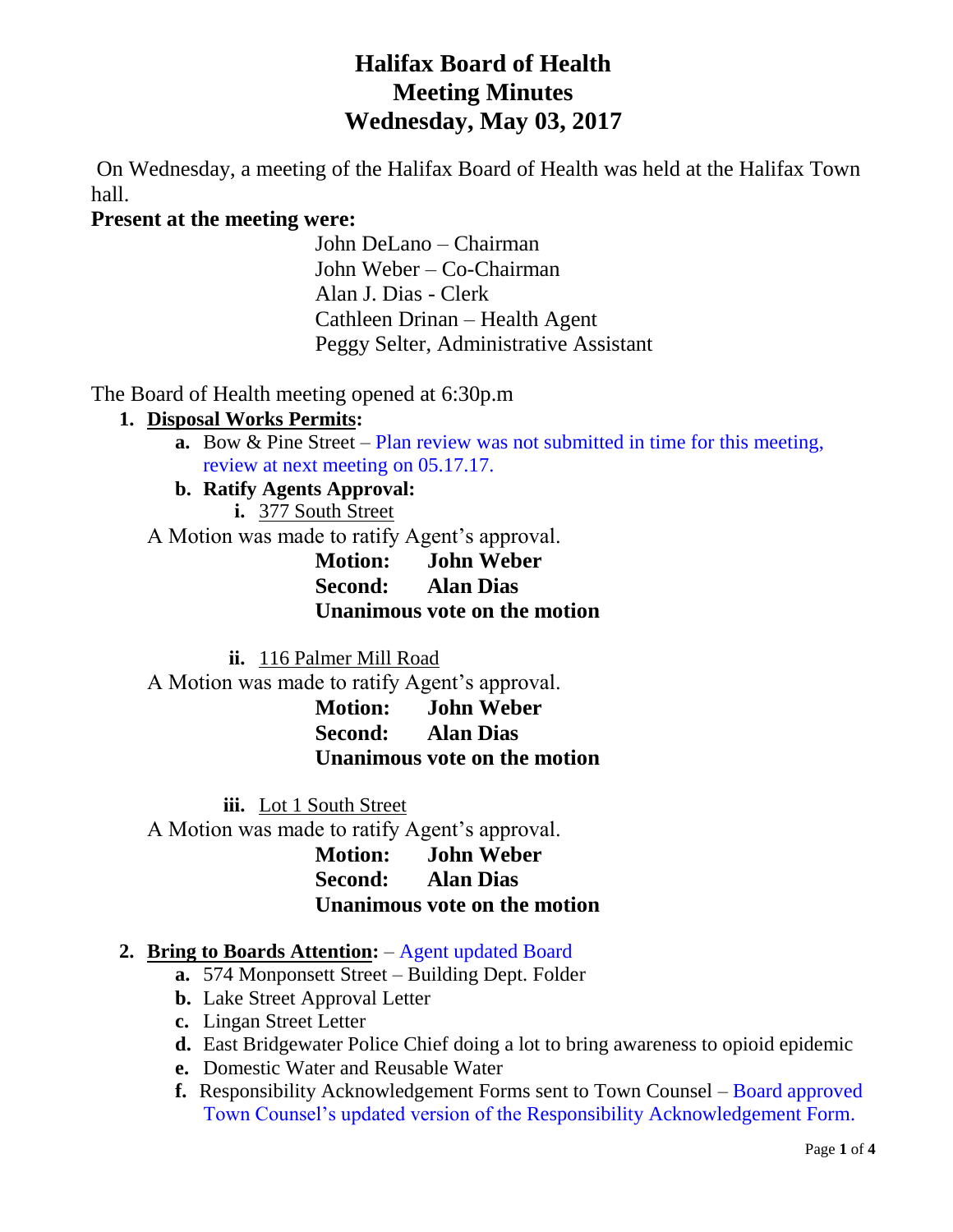**g.** Discussion on how to respond to possible security treats – Board discussed the idea of an evacuation plan. The Board also discussed the use of long range hornet spray instead of close range mace as a deterrent to keep a perpetrator at bay for possible escape if in a threatening situation.

#### **3. Discussion Items:**

- **a.** For I/A systems being inspected, would it interfere having it pumped?
	- **i.** Board suggested it would be best for an I/A system to inspect the leaching area and not the septic tank. The monitoring records will provide septic tank information.
- **b.** Outside Bar sink at a restaurant question Joseph Peck in attendance
	- **i.** Mr. Peck updated the Board on a seasonal outside bar portable handwashing sink. He presented a page with information on the portable system he would like to install.
		- **1.** The Health Agent asked what happens to the beverages that contain food. People need to know it is for handwashing only.
			- **a.** Mr. Peck replied that those beverages are bused and brought inside the restaurant and there is a handwashing only label on the sink.
		- **2.** The Health Agent asked if the bird situation has been taken care of.
			- **a.** Mr. Peck replied the bird situation was taken care of and stated he took pictures of the repairs done.
		- **3.** The Board asked if there were and other questions or concerns.
			- **a.** The Health Agent stated she had none, as long as the sink was used for handwashing only it was acceptable.

A Motion was made to approved the outside bar and portable handwashing sink.

| <b>Motion:</b> | <b>John Weber</b>            |
|----------------|------------------------------|
| Second:        | <b>Alan Dias</b>             |
|                | Unanimous vote on the motion |

#### **c. Admin Report:**

- **i.** Rabies Clinic advertisement has begun Admin. updated Board
- **d. Agent Report:** Agent updated Board
	- **i.** Rubbish Regulation Update
	- **ii.** Monponsett Street Repair Letter, based on function reports: Update
	- **iii.** Lake Street Repair Letter, based on function reports: Update
	- **iv.** Rubbish blocked egresses update
	- **v.** Rented house in very poor condition
	- **vi.** New grant for Stormwater remediation has begun
	- **vii.** Ticks: Personal Protection Measures: Always Our Best Defense Agent will email information page to the Board.

#### **4. The Following to be signed**:

- **a.** Food Establishment Regulations Board Signed
- **b.** Trash Regulations Board Signed
- **c. Meeting Minutes:**  Board Signed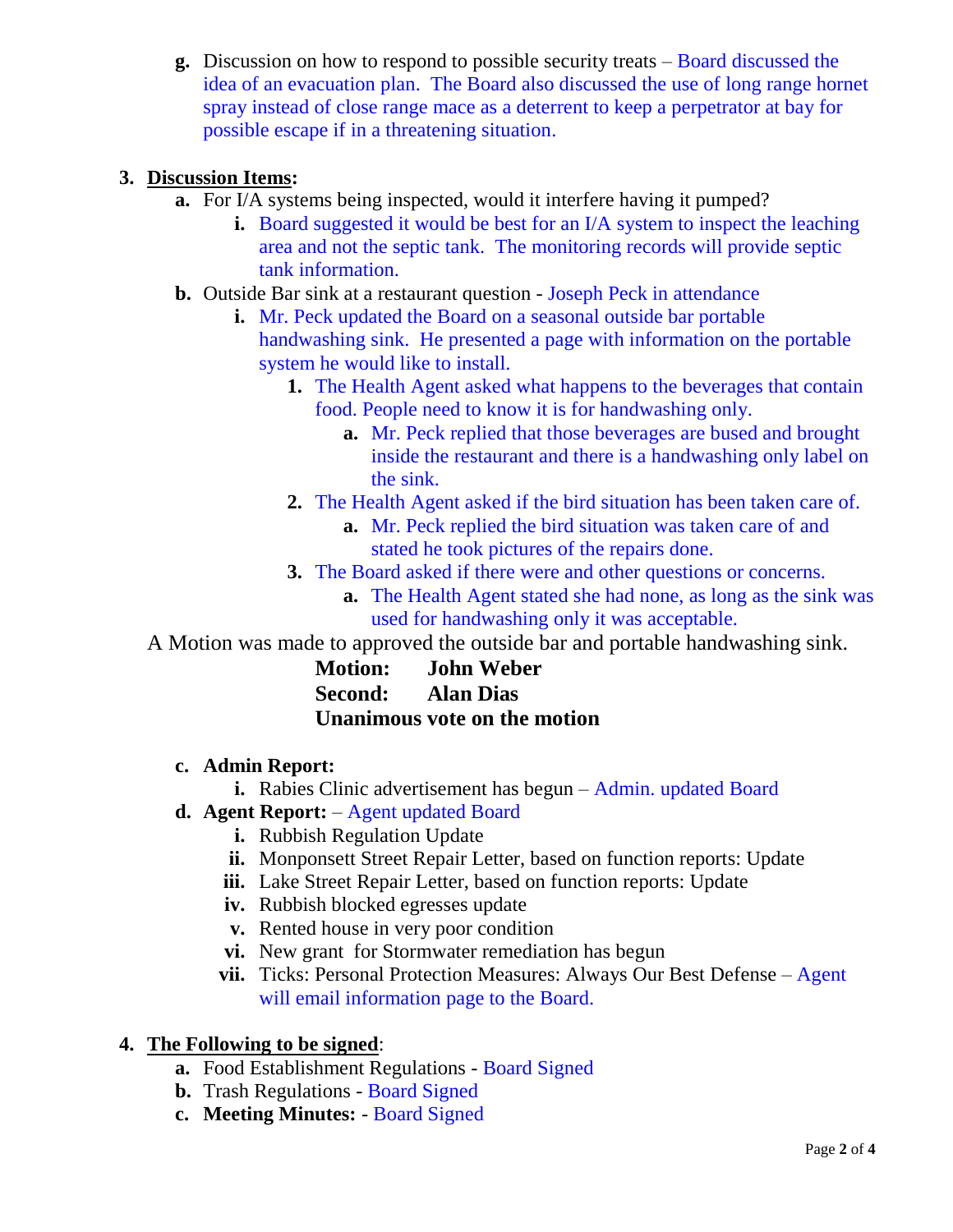- **i.** April 05, 2017 Meeting Minutes
- **ii.** April 19, 2017 Meeting Minutes

# **d. Expense Account# 01-512 – FY 17-16** - Board Signed

- **i.** Kathleen DeVasto-Piemonte Invoice# 040817 Kitchen Inspection Park Restaurant Management LLC dba Alden Park at Fieldstone Show Park - \$50.00
- **ii.** Kathleen DeVasto-Piemonte Invoice# 040817 Kitchen Inspection Pizza Kool Kup at Fieldstone Show Park - \$50.00
- **iii.** Kathleen DeVasto-Piemonte Invoice#  $040917$  Kitchen Inspection Friends of HOPs at Town Greene- \$50.00
- **iv.** Kathleen DeVasto-Piemonte Invoice# 040917 Kitchen Inspection Snowie Bus at Town Greene- \$50.00
- **v.** Kathleen DeVasto-Piemonte Invoice# 041217 Kitchen Inspection Grille 58 - \$50.00
- vi. Kathleen DeVasto-Piemonte Invoice# 041217 Kitchen Inspection Harmony II Liquors - \$50.00
- vii. Kathleen DeVasto-Piemonte Invoice# 041217 Kitchen Inspection Stop & Shop - \$50.00
- viii. Kathleen DeVasto-Piemonte Invoice# 041217 Kitchen Inspection Subway - \$50.00
	- **ix.** Kathleen DeVasto-Piemonte Invoice# 041217 Kitchen Inspection Mr. Sub & Pizza - \$50.00
	- **x.** Kathleen DeVasto-Piemonte Invoice# 041217 Kitchen Re-Inspection Cumberland Farms - \$25.00
	- **xi.** Kathleen DeVasto-Piemonte Invoice# 042017 Kitchen Inspection Snack Shack at Halifax Athletic Field - \$50.00

#### **e. Revolving Account# 25-513 – FY 17-18** - Board Signed

- **i.** Spath Engineering Invoice# 044217-743-1 1<sup>st</sup> Plan Review Lot 1 South Street- \$85.00
- ii. Spath Engineering  $-$  Invoice# 044217-743-2  $2<sup>nd</sup>$  Plan Review Lot 1 South Street- \$85.00
- iii. Grady Consulting Invoice# 8555 Plan Review Bow & Pine Street-\$85.00
- **f. DHCH Expenditure Account# 28-507-5784 – FY 17-05** Board Signed
	- **i.** Outback Engineering Invoice# 83935A Septic As-Built Survey & As-Built Plan – 395 Plymouth Street – \$850.00
- **g. Permits**: Board Approved
	- **i.** Saccone Bros. dba DeSac Disposal 2017 Rubbish Hauler's Permit
	- **ii.** Ken Arpin Arpin Inspection Services 2017 Title V Inspector's Permit
	- **iii.** Donald Brown 19 Hayward Street 2017 Irrigation Well Drill Only Permit
	- **iv.** 8 Bourne Drive 2017 Irrigation Well Discharge Permit

A Motion was made to approved permits

# **Motion: John Weber**